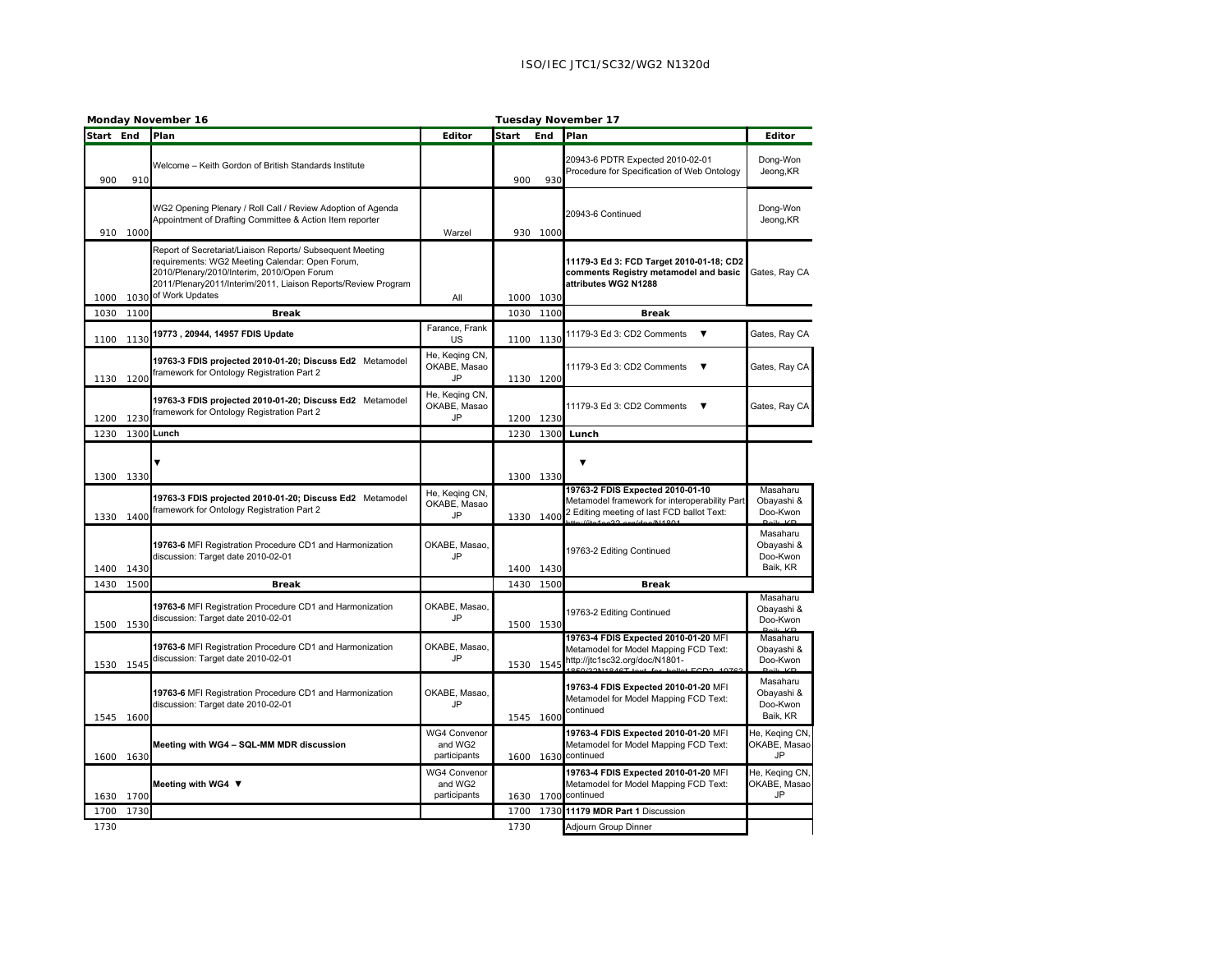|           | <b>Wednesday November 18</b> |                                                                                                             |                                       |       | <b>Thursday November 19</b> |                                                                                                                                  |                                      |  |  |
|-----------|------------------------------|-------------------------------------------------------------------------------------------------------------|---------------------------------------|-------|-----------------------------|----------------------------------------------------------------------------------------------------------------------------------|--------------------------------------|--|--|
| Start End |                              | Plan                                                                                                        | Editor                                | Start | End                         | Plan                                                                                                                             | Editor                               |  |  |
| 900       | 930                          | Discussion with SC7/WG19 of 19793 UML4ODP alignment with<br>19763 parts 5, 7, 8, 9                          | SC7/WG19 Jean<br>Bérubé, He<br>Keping | 900   | 930                         | 19763 and 14662 Open-edi reference model)<br>and 15944 (Business Agreement Semantic<br>Descriptive techniques) (multiple parts). | OKABE,<br>Masao, JP                  |  |  |
|           |                              |                                                                                                             |                                       | 930   | 945                         | 19763-3 Canada Comments                                                                                                          | OKABE.<br>Masao, JP                  |  |  |
| 930       | 1000                         | discussion SC7/WG19 ▼                                                                                       | SC7/WG19 Jean<br>Bérubé. He<br>Keping |       | 945 1000                    | Open Forum 2010 Discussion                                                                                                       | Group<br>Discussion                  |  |  |
| 1000      | 1030                         | 19763-9 CD1 ODMS Overview and Editing MFI Metamodel for On<br>Demand Model Selection - Overview and Editing | He, Keging CN                         | 1000  | 1030                        | Open Forum 2010 Discussion                                                                                                       | Group<br>Discussion                  |  |  |
| 1030      | 1100                         | <b>Break</b>                                                                                                |                                       |       | 1030 1100                   | <b>Break</b>                                                                                                                     |                                      |  |  |
|           | 1100 1130                    | 19763 RGPS Overview Part 7 and Part 9                                                                       | He, Keging CN                         |       | 1100 1130                   | Study Group On Layering Ontologies upon<br>Data Exchange Agreements                                                              | Frank Farance.<br>Dan Gillman        |  |  |
|           | 1130 1200                    | 19763-8 CD1 Editing MFI Metamodel for Role Goal Registration                                                | He, Keging CN                         |       | 1130 1200                   | FCD 24706 CD Comments                                                                                                            | Frank Farance.<br>Dan Gillman        |  |  |
| 1200      | 1230                         | 19763-8 CD1 Editing MFI Metamodel for Role Goal Registration                                                | He, Keging CN                         | 1200  |                             | WG2 CLOSING PLENARY Pre-Review:<br>Project Subdivisions, New Projects, Project<br>1230 Withdrawals, Program of Work              |                                      |  |  |
| 1230      | 1300                         | Lunch                                                                                                       |                                       | 1230  | 1300                        | Lunch                                                                                                                            |                                      |  |  |
| 1300      | 1330                         | $\blacktriangledown$                                                                                        |                                       |       | 1300 1330                   | $\overline{\mathbf{v}}$                                                                                                          |                                      |  |  |
| 1330      | 1400                         | 19763-9 CD1 Editing MFI Metamodel for On Demand Model<br>Selection relationship between RPGS and Parts 2&4  | He, Keqing CN                         |       | 1330 1400                   | Discussion Data Quality                                                                                                          | Sun Guangzhi,<br><b>CN</b>           |  |  |
| 1400      | 1430                         | <b>Study Period on ROR</b>                                                                                  | Horiuchi-san                          | 1400  | 1430                        | 20943-5 PDTR Expected 2010-02-01<br>Procedure for Semantic Metadata Mapping                                                      | Tae-Sul Seo.<br>Tae-Hoon Lim<br>(KR) |  |  |
| 1430      | 1500                         | <b>Break</b>                                                                                                |                                       | 1430  | 1500                        | <b>Break</b>                                                                                                                     |                                      |  |  |
| 1500      | 1530                         | 19763-1 MFI Ed2 Framework Discussion                                                                        | Horiuchi-san                          | 1500  | 1530 15                     | 19763-5 CD2 Editing MFI Metamodel for<br>Process Registration; FCD Expected 2010-01                                              |                                      |  |  |
| 1530      | 1600                         | 19763-1 MFI Ed2 Framework Discussion                                                                        | Horiuchi-san                          | 1530  | 1600                        | 19763-5 CD2 ▼                                                                                                                    |                                      |  |  |
| 1600      |                              | 19763-5 CD2 Editing MFI Metamodel for Process Registration;<br>1630 FCD Expected 2010-01-15                 | He, Keging CN                         |       | 1600 1630                   | 19763-5 CD2 ▼                                                                                                                    |                                      |  |  |
| 1630      |                              | 1700 19763-5 CD2 ▼                                                                                          | He, Keqing CN                         | 1630  |                             | 1700 19763-5 CD2 ▼                                                                                                               |                                      |  |  |
| 1700      |                              | 1730 Adjourn                                                                                                |                                       |       |                             | 1700 1730 Adjourn                                                                                                                |                                      |  |  |